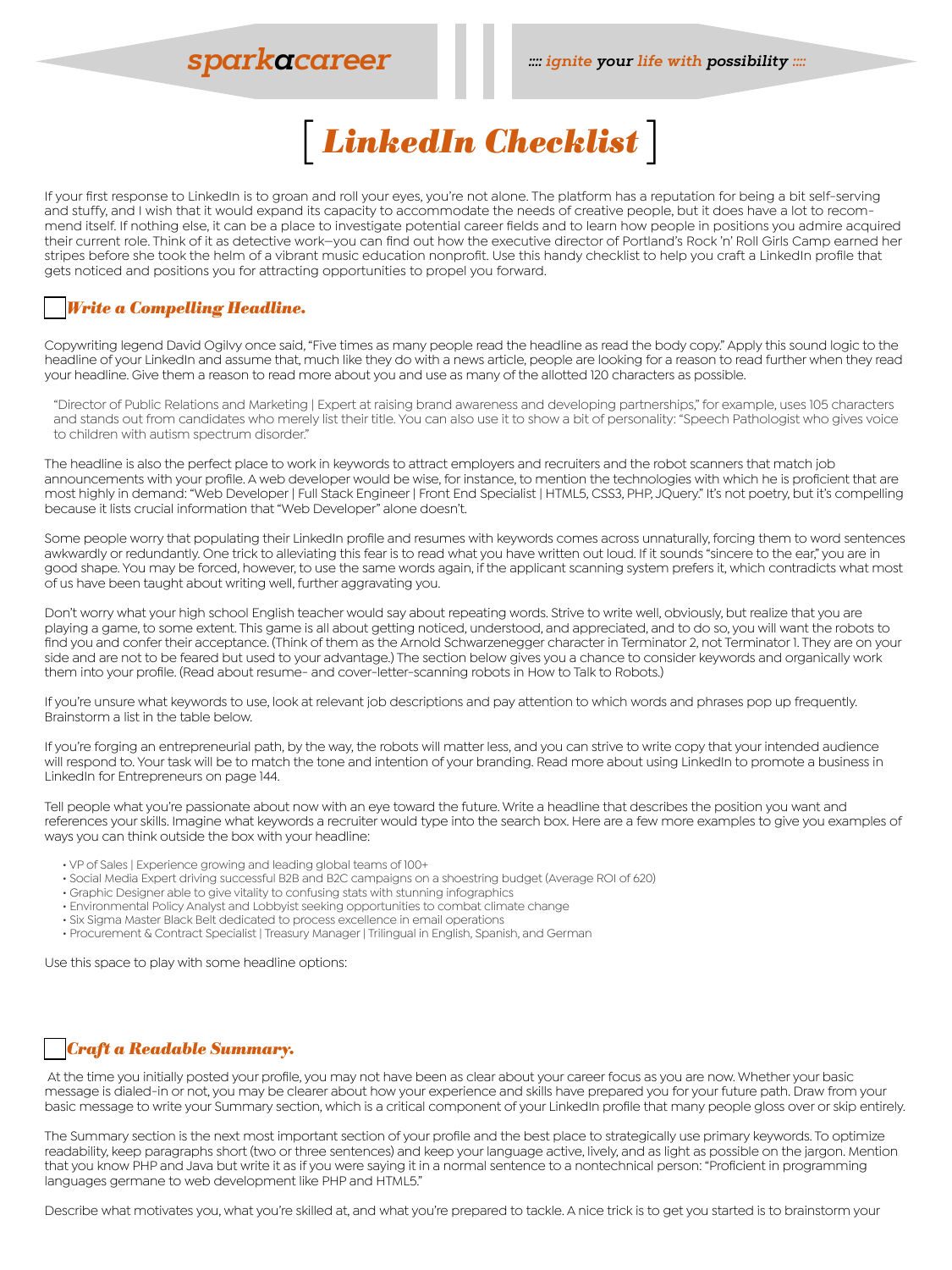"UVP"—write down what makes you unique, what value you bring to a team, and what proposition you're offering. Go back to the Craft a Written Basic Message on page 166 worksheet to help you open up more language.

Also, no matter what job you're going for, think (as much as possible) like a graphic designer. Since it is not possible to use color or different font stlyes in the copy, maximize your online readability with the use of white space and bullets.

At the top of your summary, list your top ten skills across the page, separated by pipes (also known as vertical lines).

Public Relations | Written Communication | News Reporting | Blog Writing & Management | Newsletter Creation | Internal Communications | Public Speaking | Social Media Content

Summarize your background, core strengths, expertise, and professional highlights in a few brief paragraphs. Review carefully to see if your profile projects who you are and what you offer a potential employer.

Highly organized and versatile writer, editor, and storyteller with strong journalism background and twenty years of experience with major metro daily newspapers. Interested in telling compelling stories with impact and originality that elicit engagement, interest, and results. Possess outstanding writing and research skills and a curious nature that is sensitive to diverse perspectives and values trenchant analysis.

Able to produce, write, and edit online content; coordinate complex projects; and develop and maintain a system of best practices. Can stay calm in highpressure environments with ever-shifting priorities. Experienced in outreach and relationship development with strategic sources and community leaders.

Like a cover letter, your summary can also account for gaps in work history, articulate how you have kept your skills up-to-date, and explain anything significant not obvious in your work experience.

Spent two years caring for an elderly parent full-time, maintaining her health records, corresponding with insurance companies, monitoring medication usage and physical therapy progress, scheduling and transporting her to medical appointments, and offering companionship and care.

A leadership opportunity assumed as a volunteer is a great example of an item worthy of expanding upon in a summary.

Elected president of Clayton Elementary Parent Teacher Association (PTA) for three years, leading monthly meetings, directing fund-raising efforts and event logistics, and managing forty-five volunteers. Chaired silent auction and dinner and three other annual events that raised \$150,000 to \$200,000 each year. Augmented fund-raising efforts by 50 percent in first year and created and successfully pioneered two yearly events meant to welcome new parents and improve volunteer participation and parental involvement.

Here is a profile summary example that shares experience and core skills and offers a compelling "call to action" (reviewing the writer's recommendations on LinkedIn).

With eleven years of experience in green energy technology, I possess a proven track record of researching, designing, and implementing innovative marketing and public relations strategies for renewable energy and climate change legislation. Strengthened by customer data, these efforts have significantly reduced energy expenditures and carbon emissions as well as raised public awareness of the need for policy change and advocacy to encourage the mitigation of greenhouse gases.

Please see my recommendations from supervisors, colleagues, and strategic partner organizations for more insight into my accomplishments and work style.

Bullet points can also work in a profile summary, if you feel like specific accomplishments, accreditations, and measurable objectives are a better way to showcase your experience.

- English and humanities secondary teacher since 2000 experienced with racially diverse students in urban and rural settings with varying levels of academic performance and learning challenges
- Designed and implemented a model high school literacy coaching program, resulting in a 25 percent increase in literacy rates over a five-year period
- Developed peer-reviewed, evidence-based reading strategies throughout entire Springfield Public School system, garnering praise from the White House in 2008 and improving reading test scores by 41 percent over a two-year period
- Led fifteen professional, four-person learning teams that stimulated teacher collaboration focused on developing long-term system of classroom management best practices over the course of three years to improve collaboration among students and implement mindfulness strategies tailored to facilitating calmer classroom settings

### o*Upload an Impressive Photo.*

LinkedIn profiles with a photo receive far more engagement: twenty-one times more views and nine times more connection requests.<sup>1</sup> A carefully chosen photo lends a sense of approachability and warmth, not only proving that you are a real person instead of a Russian bot but also giving people an immediate sense of who you are.

#### **Here are a few photo pointers:**

• Smile! Or at least try not to look too grumpy or spaced out. Adopt a facial expression that fits your industry: more energetic and friendly for coffee roasting, approachable but more serious for health care, for example.

• Looking directly at the camera works better in more formal, posed shots, but those with an artistic flair might play with looking at a focal point to the side, as if you're looking at someone to the left or right of the photographer and smiling at a secret inside joke.

- Take advantage of the space available by uploading a profile picture that's at least 200px by 200px. I recommend starting with one larger (400px by 400px) but with a 1x1 aspect ratio and reducing its size.
- Avoid busy backgrounds or including others in your photo. A neutral, solid-colored background makes the best impression, as it keeps the focus on you.
- If you insist on having a background, definitely invest in a professional photographer to help keep you on target and to know how to make a busy setting still cast the focus on you. (For an urban vibe, take it in front of a red-brick wall; for a nature-inspired look, consider having some trees or the beach behind you.) y/best-practices--linkedin-profile/2018/picture-perfect--make-a-great-first-impression-with-your-linkedin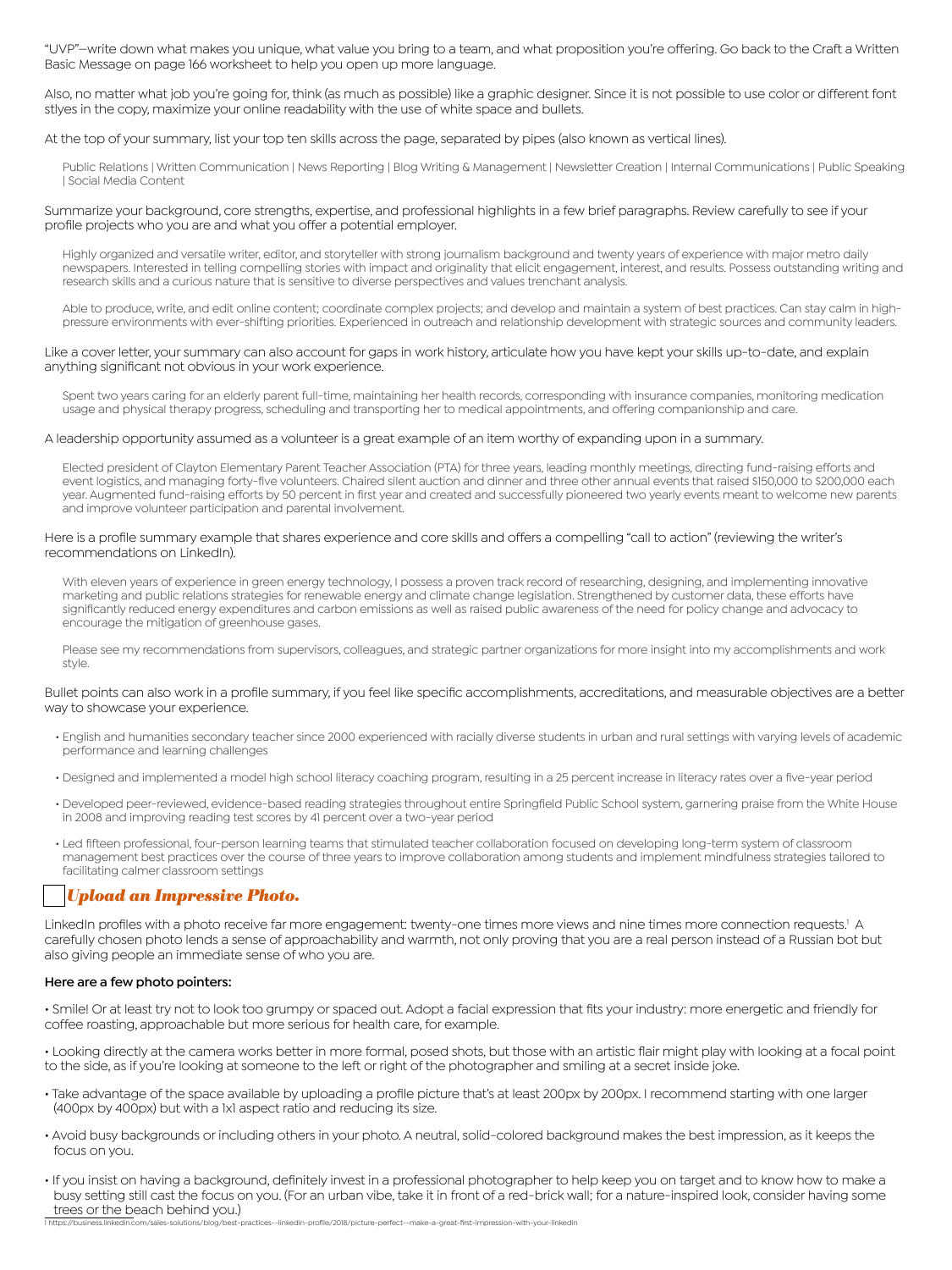- Pick a photographer willing to take several shots with different expressions and a mix of poses of you looking both at the camera and away, as if you are in deep contemplation.
- Professional photography is well worth the investment. At a minimum, have someone who really knows how to take photos take yours.
- Creative industries like advertising will respond better to photos with a more casual feel with a bit of flair. Think about using a black-and-white photo to stand out.

### o*Showcase Your Experience.*

List at least three recent jobs, even if they were part-time, along with detailed descriptions of your duties and accomplishments at each one. Even include photos and videos from your work.

Include a one-sentence description of the organization (unless it's a household name like Nike) and then list duties and accomplishments as bullet points.

Be sure to use an active voice and keep your sentences succinct and lively.

Instead of:

*Promoted to my current role where I excelled in recruiting volunteers, increasing participation by 12 percent in one year.*

#### Try:

Increased volunteer participation by 12 percent in the first year following a promotion.

While it's tempting to lay out your LinkedIn Experience section exactly like your resume, this is not necessarily the best course of action. While many people list their resume items, one or two short paragraphs are more readable on a LinkedIn profile:

**IT Manager The Acme Clinic, LLP August 2002–2011 Des Moines, Iowa** 

Managed ten direct reports, allocated resources appropriately, and provided organizational knowledge and guidance to employees, physician owners, and administration. Implemented new workflows to facilitate the interfacing of electronic medical records with scheduling, registration, and billing systems and optimized the overall practice management system.

Directed and encouraged project team, conducting interviews, coordinating hiring, arranging travel and training, providing accountability to reports, and implementing processes to augment team performance. Coordinated spec reviews and procurement and maintained and tested software and hardware for six hundred desktop and laptop computers and more than fifty servers across seven locations.

If you have metrics or other impressive accomplishments you are eager to highlight, you could add two to five bullet points below your smaller paragraphs:

**Business Systems Analyst Little Rock Medical Center September 1992–Aug 2002 Little Rock, Arkansas** 

For ten years, provided technical and hardware support and maintenance for more than three hundred staff in twelve departments. Analyzed and improved clinic process flows to maximize efficiency and optimize software usage. Confirmed and configured new software releases.

Periodically installed new client/software and maintained over 150 PCs, assuring desktop standardization. Provided monthly management updates on health of business, action plans, and road map for short-term and long-term growth. Analyzed and improved clinic process flows to maximize efficiency and optimize software usage. Using data drilling tools, converted financial reports in outdated formats to create specialized reports in Excel and Access.

- Developed instructional curriculum and prepared corporate trainer and more than eighty staff for all software and release upgrades.
- Responsible for thirty-seven direct reports, managing staff, allocating resources appropriately, and providing organizational knowledge and guidance.
- Supported and promoted projects with six-figure budgets while maintaining scope, schedule, cost, and quality of implementation.

#### More things to keep in mind:

• If switching careers, make it clear that your skills are transferrable. (If skills aren't apparent in the Experience section, include them in your Volunteer Experience section.)

• General rule: avoid acronyms or jargon. It's OK to use them sparingly, but unless you are certain your target audience understands them, spell them out or explain them.

• Quantify duties and accomplishments to draw readers in.

• If accomplishments aren't readily quantifiable, be sure to point out their significance. Ask yourself: Was it a project I initiated or led? Did it lead to an unrelated quantifiable result? Did it win an award? Did it result in praise or a promotion? Instead of: "Edited quarterly company magazine, Family Matters." Try: "Edited quarterly magazine, Family Matters, which increased employee engagement in company wellness program by 25 percent and drew significant praise from executive leadership."